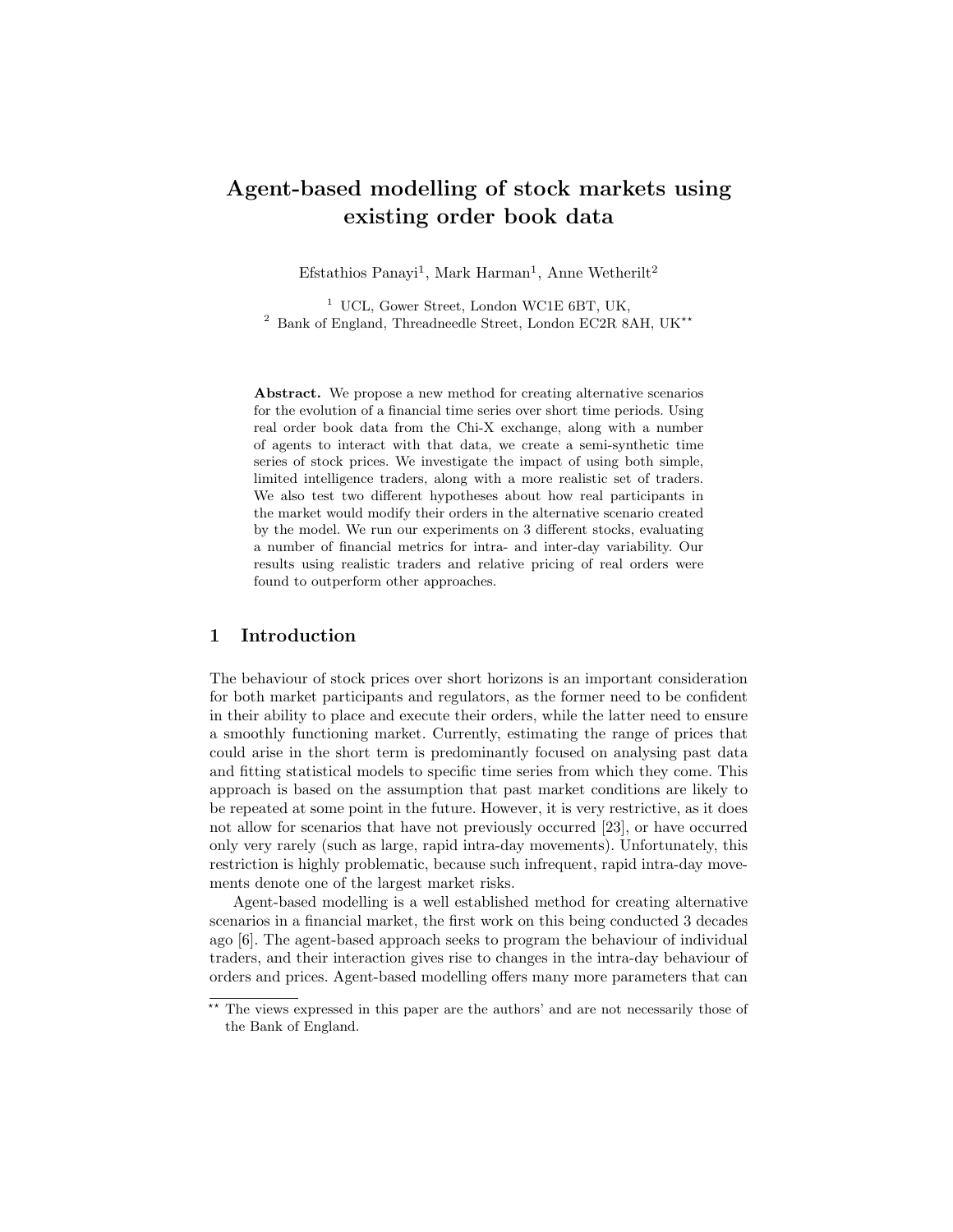be altered to generate different scenarios. It also facilitates the study of emergent properties of traders' interactions and particular classes of traders in isolation.

Agent-based modelling has, so far, been used primarily for stock market simulation with a focus on longer time frames than intra-day behaviour. A key challenge for agent-based models is to demonstrate that the resulting price dynamics are indeed consistent with known empirical facts. Such 'stylised facts' may include volatility clustering and 'fat tails' in distributions of financial returns (Engle and Russell [21]).

In this paper, we seek to combine realistic data and an agent-based model to achieve a simulation that exploits real world data. We start with 3 high quality data sets from the Chi-X exchange and rebuild the order book so that we can pause the market at any time and examine the bids and offers for the stock, along with any order executions and cancellations. We then add different classes of agents to interact with this 'live' order book, so that the evolution of the stock price is modified by the interaction with our agents.

In particular, in this paper we introduce and empirically compare a class of almost zero-intelligence traders, along with a class of traders that is based on more realistic behaviour and compare their impact on the stock price. We also experiment and report on two different ways of incorporating real data into the model: absolute and relative pricing. The former assumes that if traders in the real market were participating in the synthetic market, they would have submitted their orders at exactly the same prices they had originally. The latter method assumes that traders would have shifted the price of their orders by the difference between the stock price in the synthetic market and in the real market.

We empirically evaluate the behaviour of the stock price resulting from the model for 3 of the most frequently traded stocks on the Chi-X exchange (Arcelor Mittal, Deutsche Bank and GDF Suez). We do this by comparing the ranges of maximum, minimum and closing prices produced by multiple runs of the model, and running tests for fat tails and volatility clustering of the returns distribution.

This paper contributes to the existing literature on agent-based modelling of financial markets in two ways: Firstly, it introduces the concept of semi-synthetic modelling, which combines past data and agents in a single simulation, and intuitively should be closer to the real market than a pure agent-based model. Secondly, whereas existing studies have longer horizons, we focus on short-term behaviour of stock prices and study the returns at the transaction level. Our interest in short-term market behaviour is motivated by the rapid intra-day drop and recovery in the US equities market, during the May 6, 2010 'Flash Crash', which created concerns about short term prioprietary trading behaviour [12].

The rest of this paper is organised as follows: Section 2 introduces the experimental framework employed in this study and describes the two classes of traders that we compare, along with the two ways of handling the real order book data. Section 3 presents the research questions and gives some detail about the stocks we study. Section 4 then presents the results of batch runs of our model. Section 5 suggests potential weaknesses of our study. Section 6 summarises related work in the area of agent-based modelling of markets. Section 7 concludes.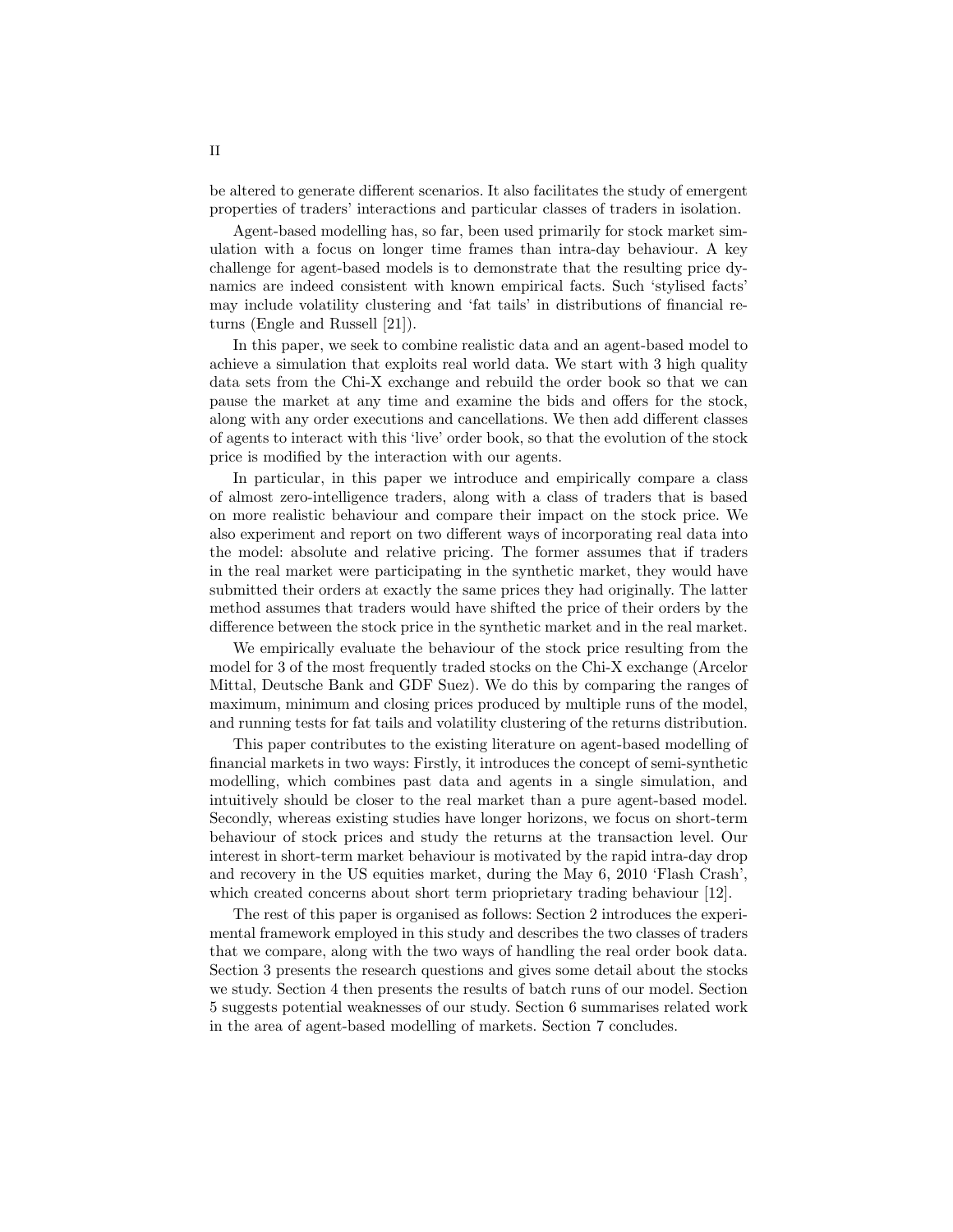## 2 Agent-Based Simulation with ORder Book Data (ABSORBD)

Our model aims to replicate the activity of a single day on the Chi-X exchange. The two main types of orders are market orders, where a trader can buy or sell a particular amount of stock at the best price available at the moment, or a limit order, where the trader specifies a price above which she is unwilling to buy, if she submits a bid, or a price under which she is unwilling to sell, if she submits an offer for a stock. If a limit order isn't executed immediately in its entirety, it enters the order book, where bids and offers are prioritised by price, then by time, in the case of tie breaks.

#### 2.1 Stylised facts

In agent-based models of financial markets, it is standard practice to measure the validity of the model by investigating whether the stock price exhibits particular characteristics, known as the 'stylised facts'. There are a number of ways to replicate these characteristics, a summary of which is presented in Section 6.

While the literature about stylised facts, which commenced with Mandelbrot [17], was initially concerned with characteristics of markets at longer time scales, Engle and Russell [21] demonstrated that these characteristics also apply to the intra-day level. This paper studies the behaviour of prices at a very high frequency, namely the change in price between two subsequent transactions. We evaluate our model based on the following two widely used stylised facts, also illustrated in Figure 1:

- 1. Fat tails. This means that, when plotting the distribution of returns of the financial asset, the probability of very high or very low returns is higher than that implied by a normal distribution with the same mean and standard deviation. The degree of 'fat-tailedness' is called kurtosis, and is the fourth moment of the distribution. The normal distribution has a kurtosis of 3, and a distribution with a kurtosis above 3 is called leptokurtic, or fat-tailed.
- 2. Volatility clustering. This means that a large change in the asset price (over a minute, for example) is more likely to be followed by a large change, and the same is true for small changes in the asset price. The time series for which this is true are called 'heteroscedastic' (i.e. of differing variability), and we can test whether a series is heteroscedastic with the Engle ARCH-LM test.

#### 2.2 Synthetic trader behaviour

In our model, we create alternative scenarios for the evolution of a stock price over a day by recreating the order book for a single stock with real orders and then adding synthetic traders who also submit orders. We investigate the impact of agent behaviour on the stock price and other market characteristics, described in 2.1. In particular, we implement 2 different classes of synthetic traders and compare their impact on the market.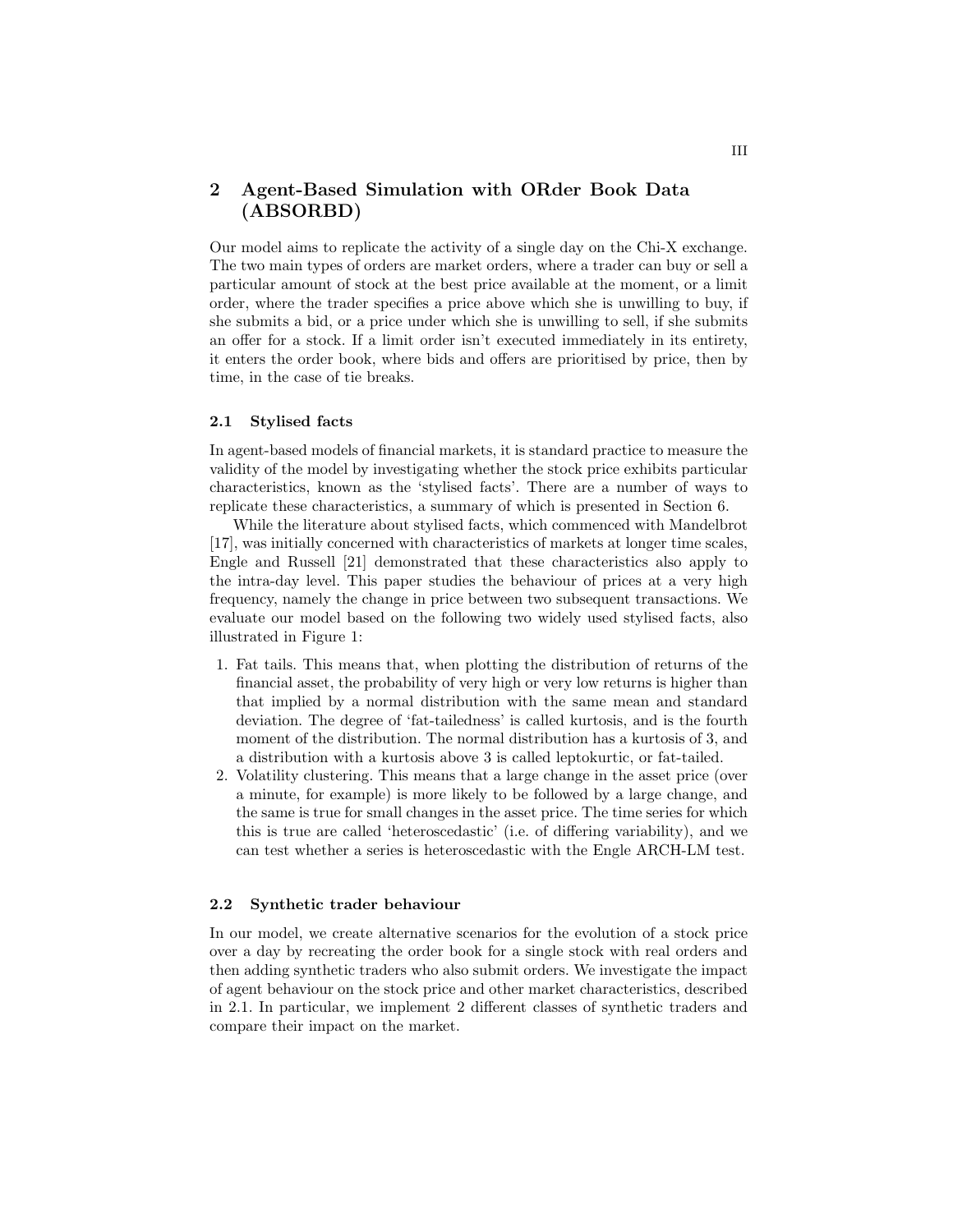



Normal and Student T distributions. Note the shorter middle and fatter tails of the Student T distribution.

Homoscedastic and heteroscedastic time series. The variability is constant in the upper (homoscedastic) time series, but changes in the lower (heteroscedastic) plot.

Fig. 1: Fat-tails and volatility clustering, two of the most common characteristics of financial time series

Our first class of traders consists of homogeneous 'Limited Intelligence' (LI) traders, similar to those proposed by LiCalizi and Pelizzari [15] and in the physics literature, for example by Maslov [18]. LI traders' decisions are unaffected by the stock price and only take into account their budget constraints when determining whether to submit a trade. We call these limited, as opposed to zero intelligence traders, as they don't place orders at prices that are worse than are available in the prevailing market and they stop when they have reached their cash limit. Although their trading behaviour would not arise from any meaningful strategy, is useful to implement as a baseline against which to compare it to other behaviours.

In our model, LI traders become active after a certain amount of trading activity in the market, which varies for each trader. When a particular trader becomes active, she decides whether to submit a bid or an offer for the stock, with  $X\%$  and  $(100-X)\%$  probability respectively. If she is still within her budget, she continues with her order and detemines the price and size randomly: The order price is uniformly distributed in the range of Y% below or above the best bid or offer respectively, while the size (in shares) is uniformly distributed within the limits [1,Z].

Our second class of traders is based on more realistic trader behaviour. Kirilenko et al. [12] study the composition of the E-mini S&P 500 stock index futures market, and identify 6 major categories of market participants: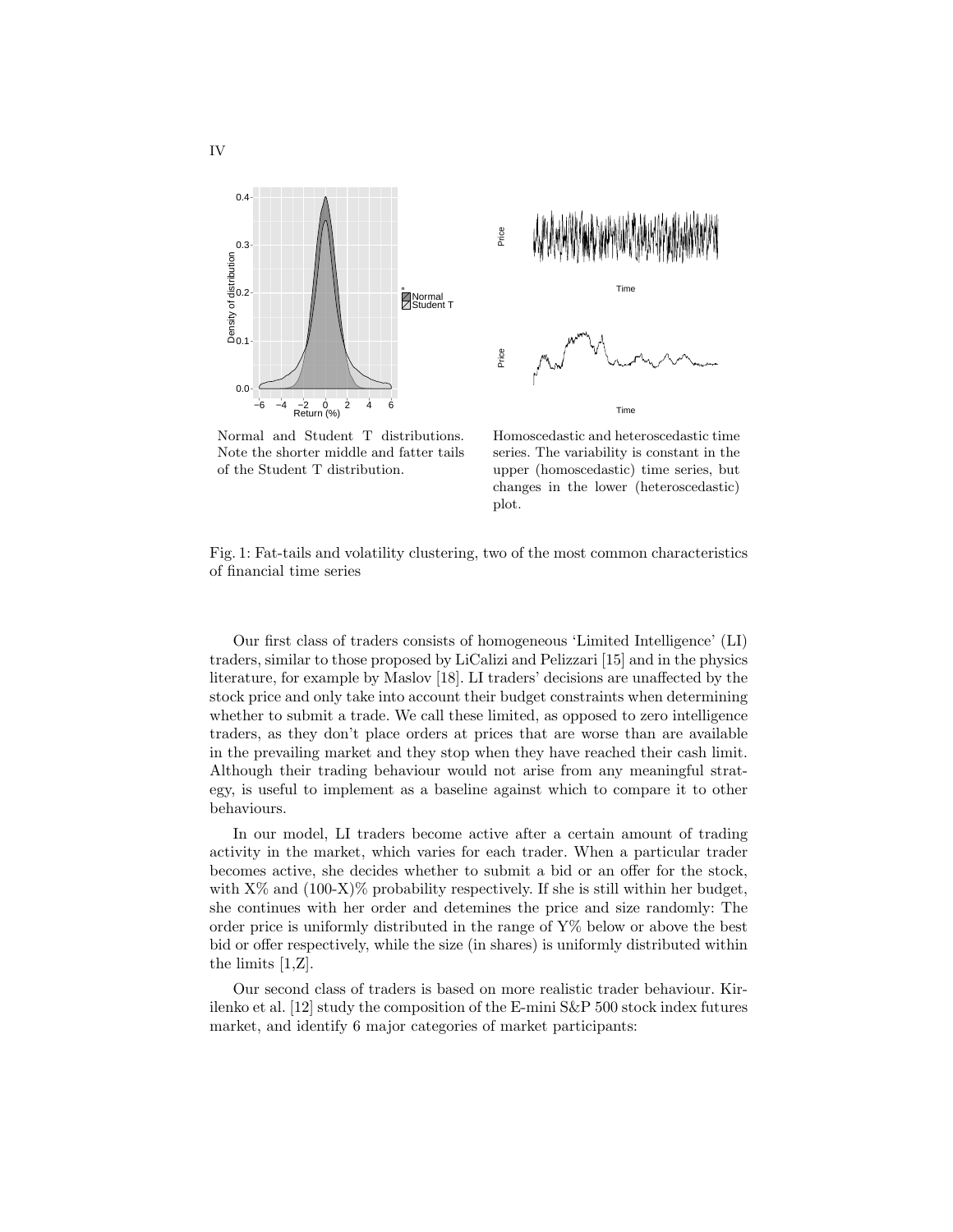- 1. Intermediaries, who usually post prices on both sides of the order book and try to maintain their position throughout the day, making their income from the difference between their bid and offer prices.
- 2. High Frequency Traders, who have a relatively low net position throughout the day, compared to their activity. They are similar to intermediaries, but have much higher trading activity and much shorter holding periods.
- 3. Fundamental Buyers, who try to build a long position during the day.
- 4. Fundamental Sellers, who try to build a short position during the day.
- 5. Opportunistic Traders, who may behave as intermediaries at times, or as fundamental traders at times when they see significant directional moves.
- 6. Small Traders, who show very limited trading activity.

We implement all of these categories (except the Small Traders, who have very little, if any, effect on the stock price) in our second class and will refer to the traders as Kirilenko (KI) traders collectively. Our first class comprises 1000 LI traders. Our second class consists of 394 KI traders, distributed as shown in in Table 1. These numbers were chosen based on the classification in [12] and to produce the empirical features in 2.1.

| Trader type               | Number |
|---------------------------|--------|
| Intermediary              | 40     |
| <b>HFT</b>                | 4      |
| Opportunistic             | 150    |
| <b>Fundamental Buyer</b>  | 100    |
| <b>Fundamental Seller</b> | 100    |

Table 1: Trader Information

#### 2.3 Handling of real order book data

As we are adding synthetic traders to interact with our full order book data from the Chi-X exchange, we have to make some assumptions about how the real traders would have reacted to the modified stock prices. As the order book only provides anonymous trading data, we cannot identify individual trading strategies, and hence we need to make assumptions as to how they would have interacted with either LI or KI traders.

To do so, we consider two approaches. For our first method (referred to as the absolute pricing method), we assume that if the 'real' traders (i.e. the traders that submitted the orders in our dataset) were participants in our synthetic market, they would have submitted their orders at exactly the same price, independently of what happened to the stock price during the day. Then, in our hybrid model, real traders recreate the historical environment by repeating their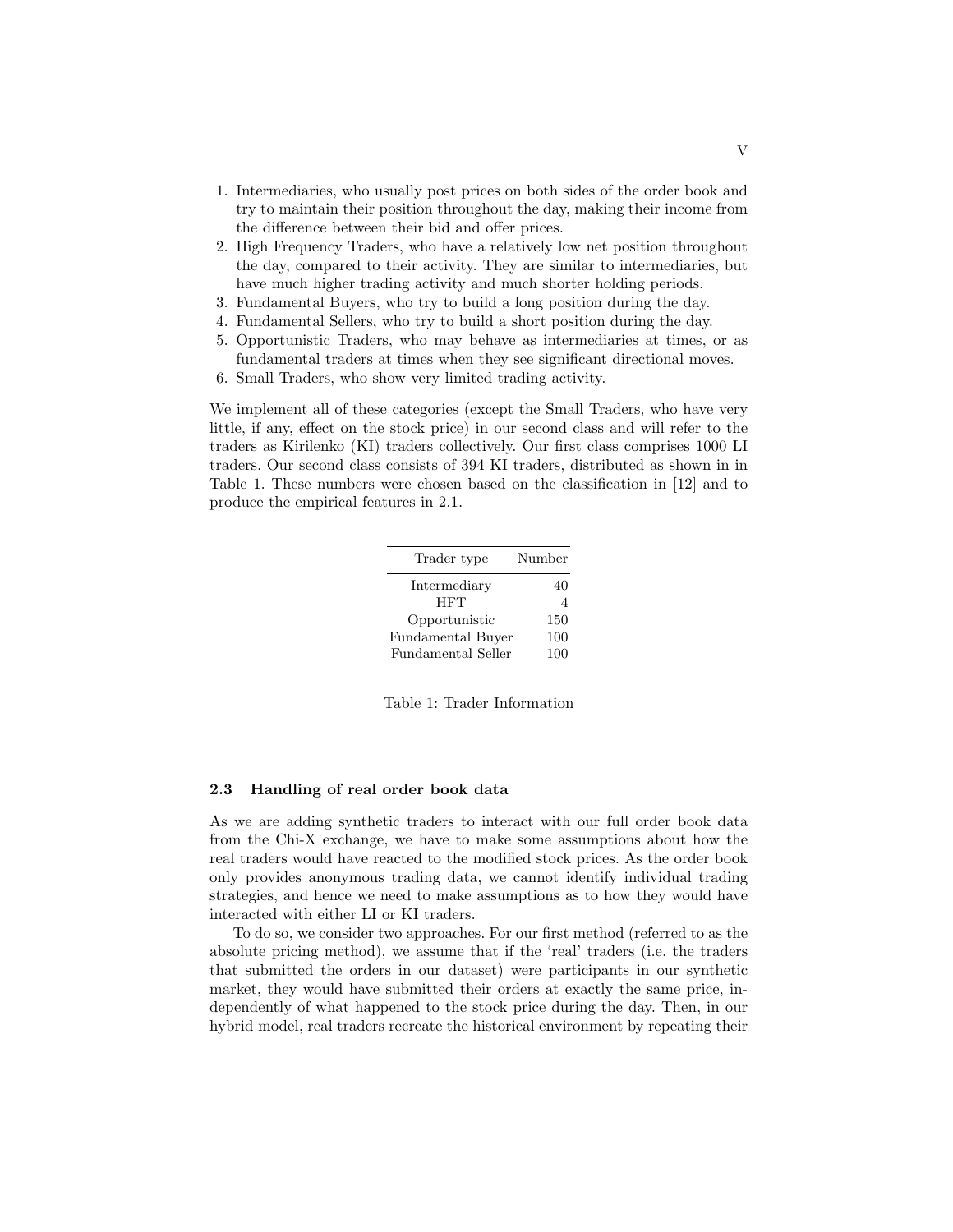original actions, and their decisions are unaffected by the additional trading activity of the synthetic agents.

The second method (labelled the relative pricing method) assumes that traders submit orders with prices that are relative to the prevailing stock price. So if the price in the synthetic stock market is higher, the orders read in from the real dataset will also be higher by the same relative amount. With this configuration, even traders from the original dataset become reactive, albeit in an unsophisticated way. This is perhaps a more realistic assumption about how market participants would react to seeing different stock prices.

#### 3 Experimental setup

As we are creating a semi-synthetic model, it seems reasonable to aim for a market where approximately half of the trades come from the real dataset, with the other half coming from our synthetic market participants. Since this precise split cannot be achieved in every run, we allow for runs where the number of trades in which at least one of the traders is synthetic is at least 30%. We adjust the number of traders and frequency with which they visit the market, in order to achieve this split.

#### 3.1 Dataset description

This paper uses full order book data for 3 stocks from the Chi-X exchange on  $3/1/2011$ , for which some detail is presented in Figure 2 and Table 2. These datasets are very detailed and contain every order to buy or sell a stock that was submitted to the exchange, the size of those orders, the time of submission and any executions or cancellations.

| Company        | Value(bil.) |  |
|----------------|-------------|--|
| GDF Suez       | 59          |  |
| Arcelor Mittal | 44          |  |
| Deutsche Bank  | 35          |  |

Table 2: Company information about the 3 stocks in our study

#### 3.2 Research questions

In order to study the validity of our semi-synthetic model, we measure the impact on 5 inter- and intra-day variability measures:

- Closing, maximum and minimum prices observed over the day
- Kurtosis and volatility clustering.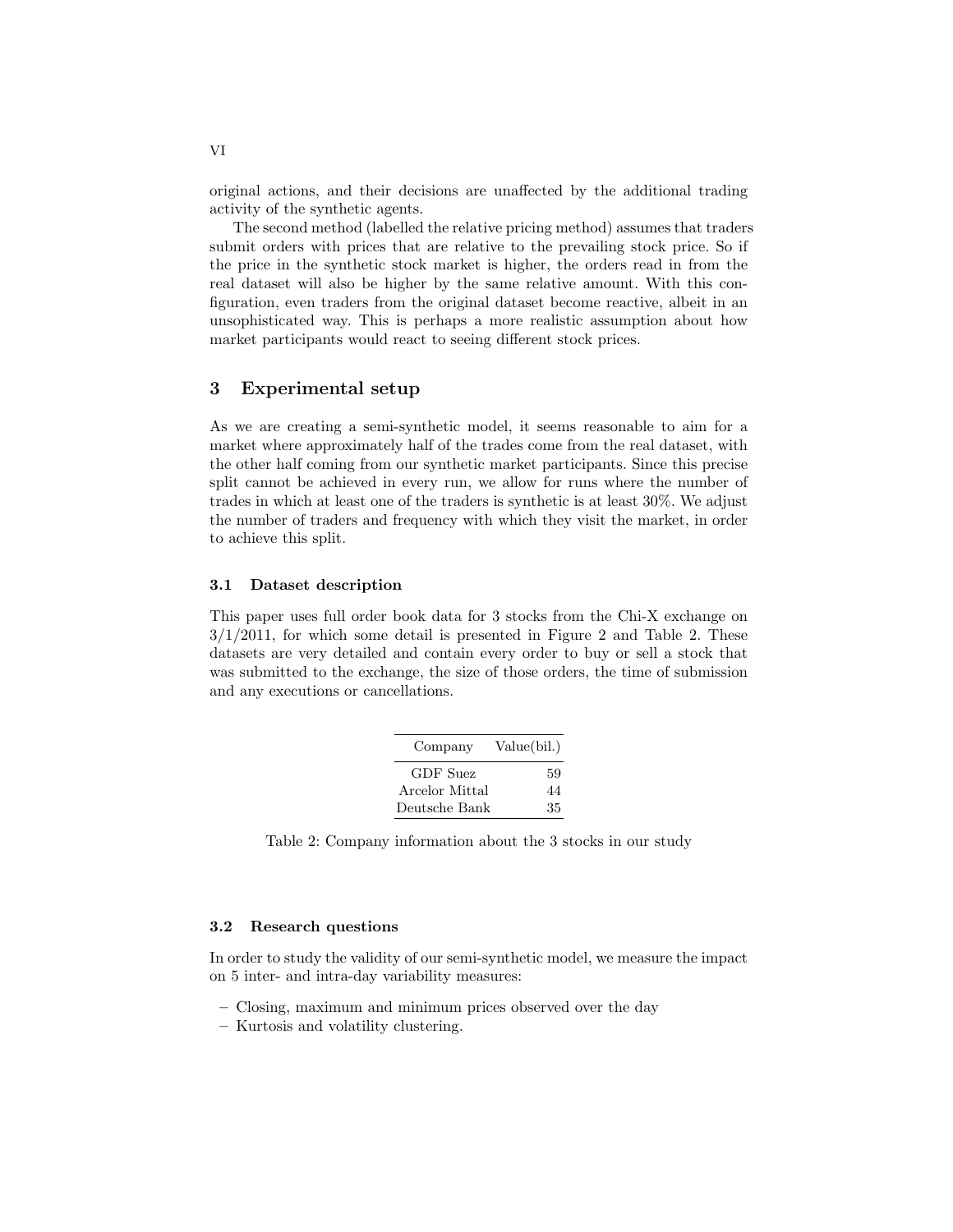

Fig. 2: The evolution of the stock prices for the 3 companies studied (on 3/1/2011)

These metrics are then used in our research questions, in order to investigate the impact of our design choices. These are as follows:

- 1. What is the effect on the market metrics mentioned above, of using absolute and relative pricing?
- 2. What is the effect on the market metrics mentioned above, of using simple (LI) and realistic (KI) traders?

In particular, for the first 3 metrics, we use a separate dataset of 60 points of coarse-grained (daily) data around our trading day from Yahoo! Finance, in order to construct boxplots of the difference between the closing, maximum and minimum prices and the starting price of the day. We then produce similar boxplots from 60 simulation runs for each design choice and compare the results of each batch run.

In more detail, the summary output of the coarse-grained, real dataset is compared to the summary outputs of separate batch runs where we use:

- 1. Absolute pricing and LI traders
- 2. Relative pricing and LI traders
- 3. Absolute pricing and KI traders
- 4. Relative pricing and KI traders

To measure volatility clustering, we use the Engle ARCH-LM test for conditional heterscedasticity, whose null hypothesis is that a particular return distribution exhibits no ARCH effects(i.e. volatility is constant throughout the day).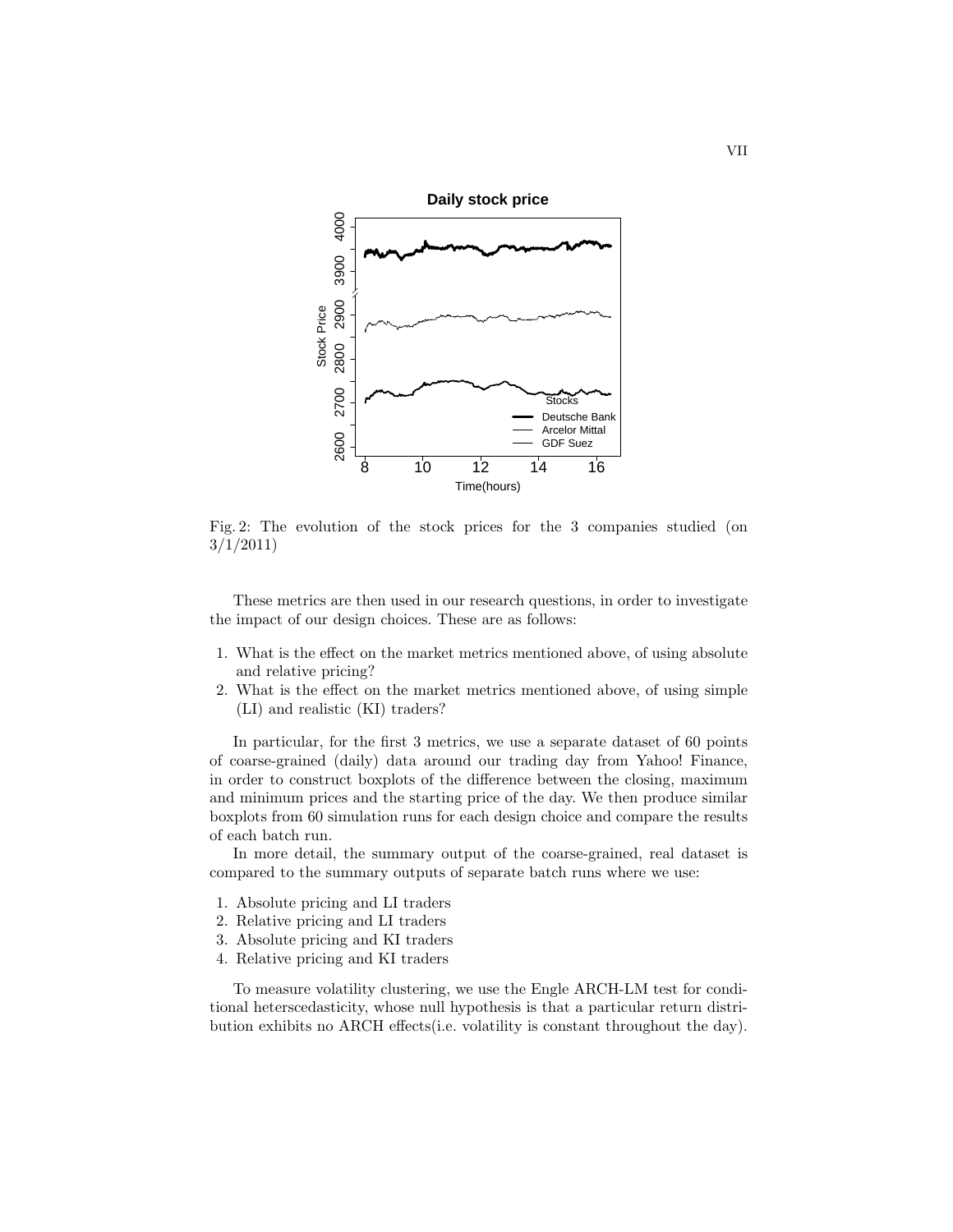We study which of the four options mentioned above will produce runs in which this null hypothesis is rejected (and thus, there is clustering of volatility).

## 4 Results and discussion



Fig. 3: Four sample stock runs, using absolute or relative pricing and LI traders(top) and absolute or relative pricing and KI traders(bottom)

As space does not allow us to include all the results of our simulation, Table 3 and the boxplots in Figure 4 give us summary information, while Figure 3 demonstrates four typical runs, which allow us to zoom in on the data. We see that in the second graph of Figure 3, we have an almost constant upward trend and we find that all runs that use absolute pricing and LI traders result in either upward or downward trends throughout the day. This is because of the homogeneous construction of the traders, and leads to stock price moves that are similar in nature (but not in amplitude). This also means that the volatility is more constant throughout the day, compared to the other methods.

Figure 4 shows the variability of the runs, in terms of the difference between the starting and closing, minimum and maximum prices of the day. We see that using absolute pricing greatly constrains the range of maximum, minimum and closing prices we observe in our runs, whereas it seems that using either LI or KI traders and relative pricing produces results that are reasonably close to the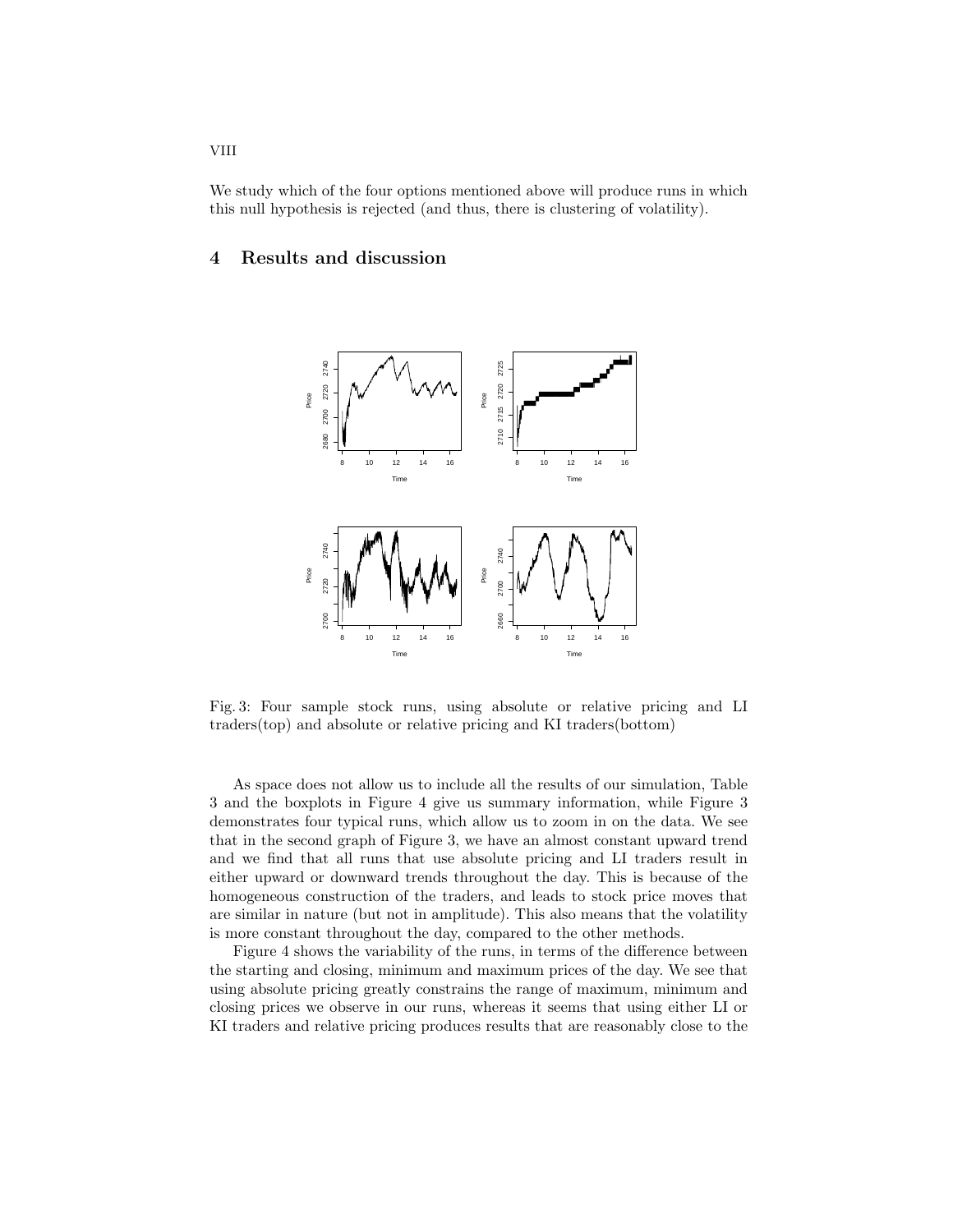range of real prices. We see that our batch runs that use KI traders, however, produce daily maxima that are significantly higher than that we observe in the real dataset. So the combination of relative pricing and KI traders must give rise to higher intra-day volatility, something which we confirm by looking at the individual runs.



Fig. 4: Variation of the percentage difference between starting prices and closing, maximum and minimum prices observed in real data and in runs of our semi-synthetic model for GDF Suez(top), Arcelor Mittal(middle) and Deutsche Bank(bottom)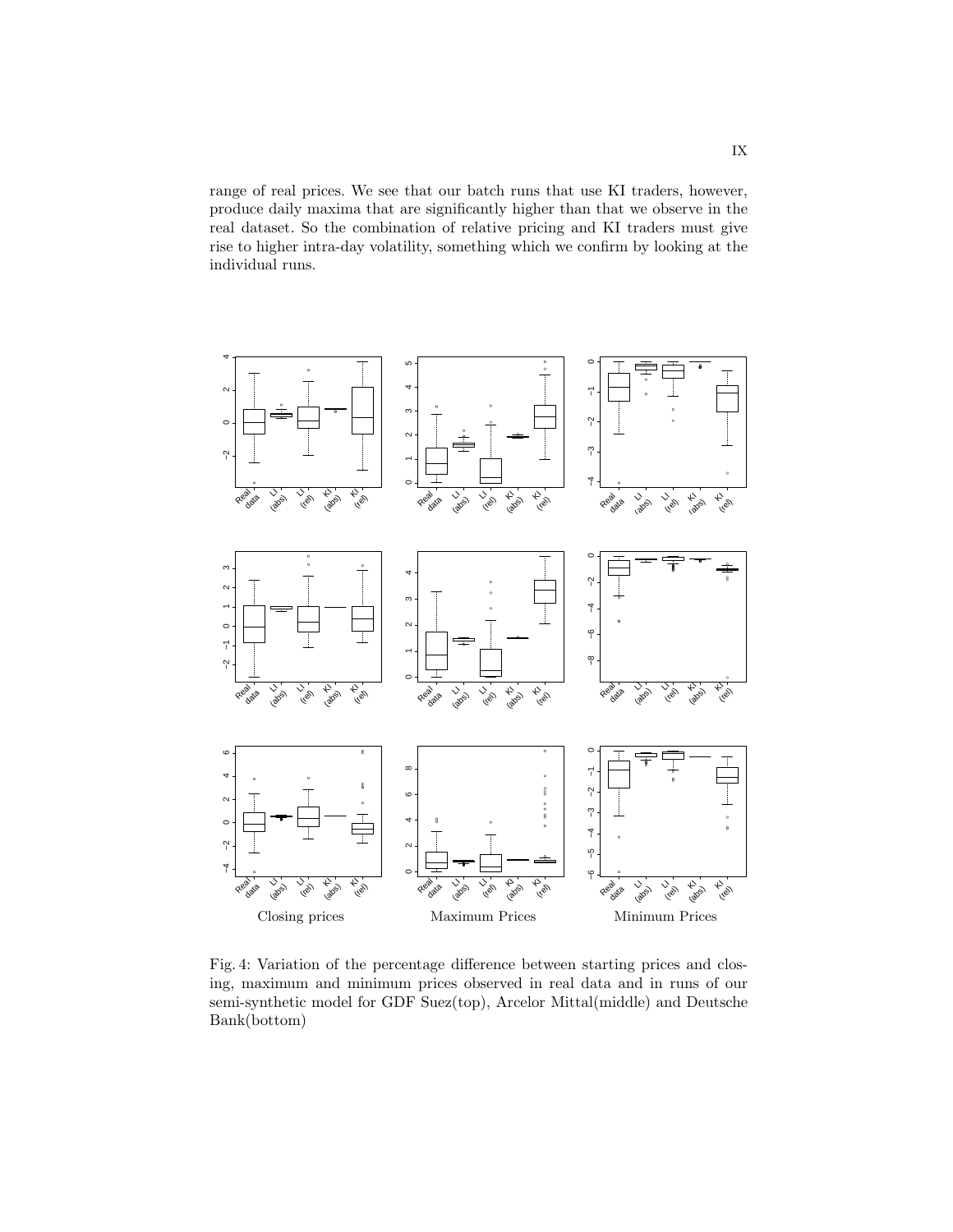Next, investigate the two market characteristics often observed in the real markets, namely fat tails and volatility clustering. The distribution of returns from our model has fatter tails than the normal distribution, as the kurtosis is much higher than 3, using either LI or KI traders, and under either absolute or relative pricing. The relative order book pricing/KI traders combination, however, produces time series with higher kurtosis, as we can see in Table 3. We have already noted that this combination produces a more volatile stock price, and the aggressive nature of some of the traders also causes price jumps, and thus higher kurtosis.

|                       |           | GSZp MTa DBKd |
|-----------------------|-----------|---------------|
| Real Order book data  | 29.0 10.1 | 8.8           |
| with LI traders (abs) | 45.2 13.0 | 35.1          |
| with LI traders (rel) | 43.5 13.0 | 43.5          |
| with KI traders (abs) | 36.9 15.3 | 32.3          |
| with KI traders (rel) | 81.3 152  | 99.7          |

Table 3: Summary kurtosis information

We also test for volatility clustering, using the ARCH-LM test proposed by Engle [10]. For 3 of the 4 options, with high probability, the test rejects the hypothesis that the time series of returns exhibits no ARCH effects. Therefore, the time series must exhibit differing volatility at various points in the trading day, which is what we observe in real markets also. For the combination of relative pricing and LI traders, however, we have some runs in which the hypothesis is not rejected, which means there is no sufficient evidence that volatility varies throughout the day. We have already mentioned that this result comes from the homogeneous construction of LI traders, and the end result is a time series that doesn't meet the volatility clustering requirement.

#### 4.1 Answers to research questions

Regarding the effect of absolute pricing, our results indicate that using this assumption for the behaviour of traders in the real dataset produces a very narrow range of prices and thus cannot be used in a model that aims to create alternative scenarios for the short-term behaviour of a stock price. Using relative pricing, on the other hand, allows the price in the simulated market to drift away from the price in the real market and thus the model can create a reasonable range of prices.

Regarding the effect of simple (LI) traders, their homogeneity is problematic, as although batch runs (with relative pricing) produce reasonable ranges of prices, we also see unrealistic stock price behaviour, with constant upward or downward trends. In addition, the time series of stock prices in many simulation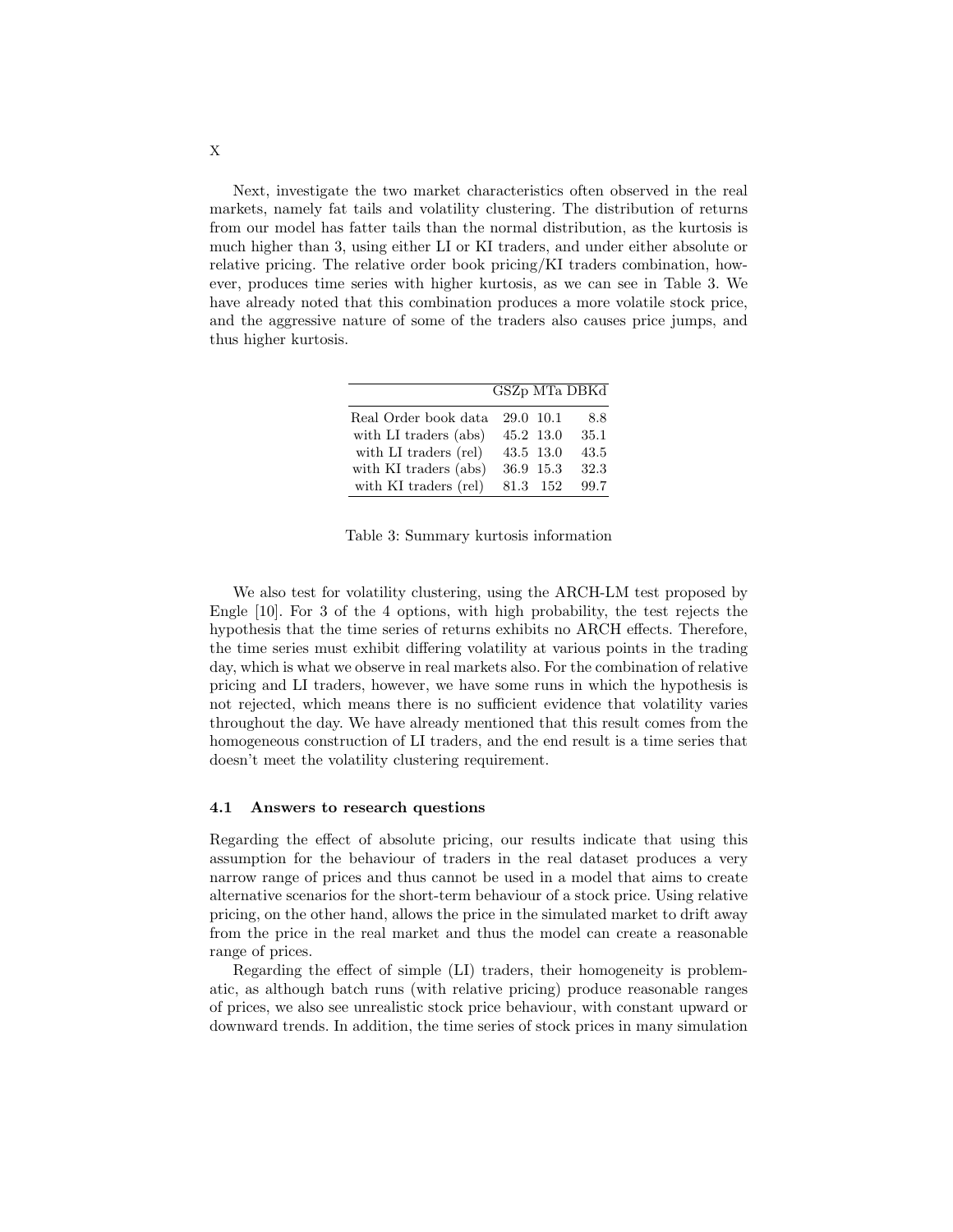runs fails the volatility clustering requirement that we need to show similarity to real financial time series. Using realistic (KI) traders with relative pricing produces reasonable ranges again, but also meets the volatility clustering requirement. While the price ranges do not match up exactly with the ranges produced from the real dataset (particularly with regards to the maximum prices observed in the day), our results demonstrate that of the four combinations tested, relative pricing with KI traders produces simulation runs that are closest to real financial time series overall, taking into account the range of prices produced in the simulation, as well as the presence of fat tails in the returns distribution and of volatility clustering in the prices.

#### 5 Limitations and threats to validity

The categories of traders mentioned in Kirilenko et al. [12] provide only a high level description of the strategies followed. As such, there is a degree of flexibility in implementing these strategies for our synthetic agents and we have had to select what we believe are sensible values for a number of parameters.

In addition, we have only tested the semi-synthetic model on the intra-day stock prices of 3 companies. Also, our dataset only covered a single trading day, and both these factors limit the degree to which we can generalise our results.

## 6 Related work

Research regarding the simulation of financial markets using agent-based modelling can be traced back 30 years ago to the work of Cohen et al. [6], who proposed a model for a stock exchange. Cohen evaluated the impact of various stabilising policies on price, volatility and liquidity. He also introduced the concept of heterogeneous trading agents and an architecture for the limit order book, ideas which have been replicated in many forms since.

More recently, a variety of approaches have been suggested, each drawing from a wide and varied literature, including Finance, Economics, Mathematics, Statistics and Physics. The aims of these approaches vary, from trying to implement 'rational' models of trader behaviour to reproducing particular statistical features of markets. More details can be found in the surveys of LeBaron [13] and Chakraborti et al. [2]. Cristelli et al. [8] studied the commonalities, strengths and deficiencies of existing models and proposed additional questions to be considered in future models.

The Santa Fe Artificial Stock Market  $([19, 1, 14])$ , is one of the best-known examples of agent-based financial markets. Santa Fe agents make trading decisions based on binary market descriptors, and their strategies evolve in order to maximize profitability. The papers above also deal with the rate of evolution of the strategies, and how this gives rise to different regimes; the rational expectations regime and a more complex regime, where bubbles and crashes may appear. Other evolutionary approaches can be found in Chen and Yeh [4], Lux and Schornstein [16] and Pereira et al. [20].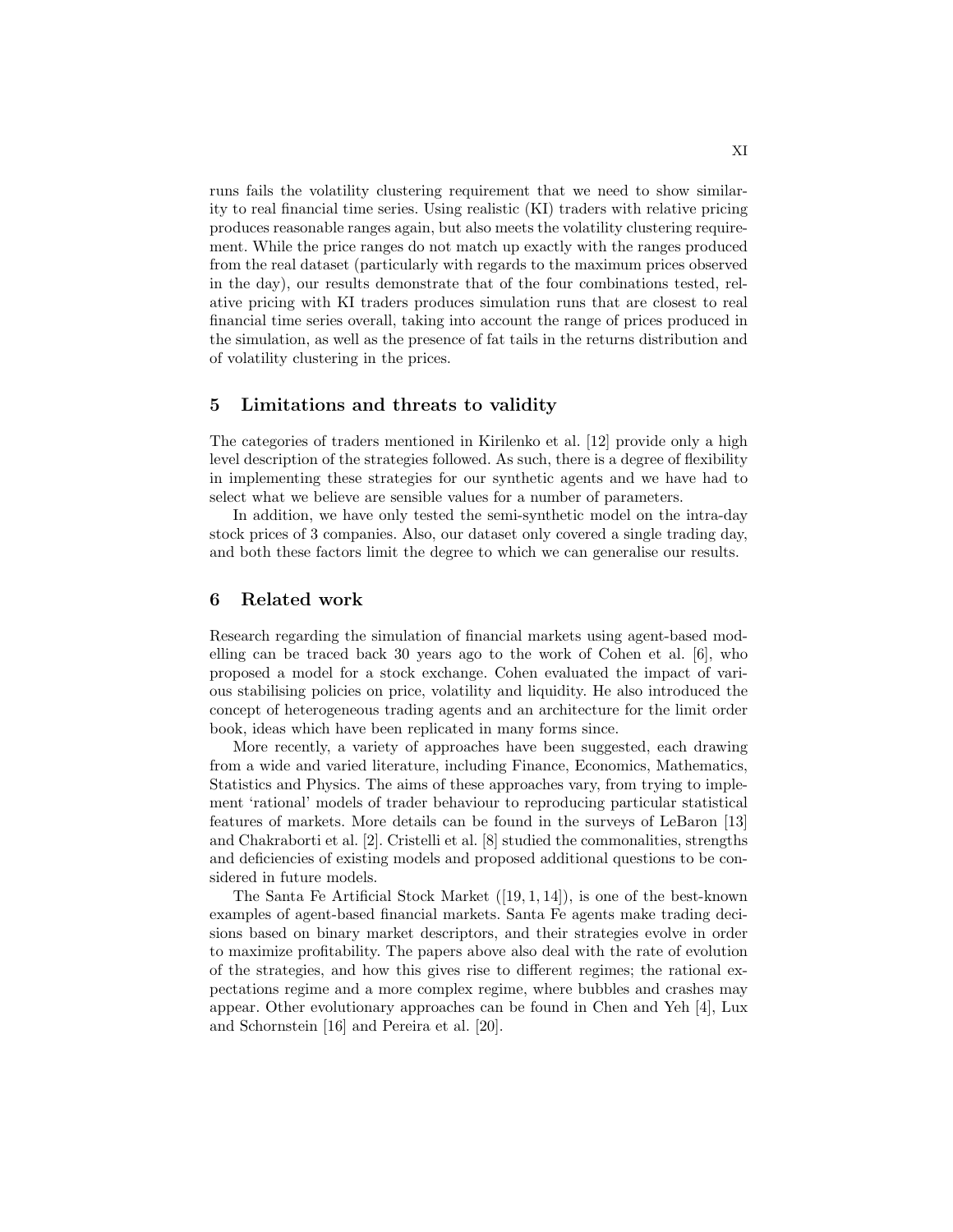Another strand of research in the agent-based modelling of financial markets literature attempts to recreate market characteristics by giving agents more realistic strategies, similar to the second class of traders implemented in this paper. This was initially attempted by Kim and Markowitz [11] and has been studied more recently by Westerhoff and Reitz [22] and Chiarella and Iori [5].

In this literature, a model is generally validated by showing that the time series of asset prices it produces exhibits certain stylised facts, or common characteristics of financial markets [14, 5, 16]. In this paper, we examined fat tails in the distribution of returns and volatility clustering, which are the properties that the vast majority of agent-based models try to explain through their specification [3]. A review of these stylised facts can be found in Cont [7], while Chen [3] identifies a total of 30 of these statistical properties of financial time series that are replicated through agent-based models.

## 7 Conclusions

In this paper we have introduced semi-synthetic agent-based modelling, a new concept in the area of agent-based modelling of financial markets. Intuitively, a model for a stock market that is partially based on real order book data and partially based on agents should be closer to the real market than a pure agentbased model, in terms of simulated price dynamics. Our tests generate realistic runs of daily trading, when assuming that traders from the real markets (i.e. the traders that had submitted the orders in the real dataset) would have submitted their orders to buy or sell stocks not as suggested in the dataset, but shifted by the difference between the price they see in the simulated market and the price they had seen on the real market. If, in contrast, traders would have submitted their orders at exactly the same price, simulations that use both simple and realistic trading agents to interact with the real orders yield price dynamics which closely mimic those observed during the actual trading day, which is not useful when seeking to investigate alternative possible scenarios.

We investigated the effect of using homogeneous, limited intelligence traders compared to more varied, realistic traders, for the synthetic part of our model. Using realistic traders gave us the closest match with real markets, in terms of the market characteristics we measured. Using almost random traders gave us good results with regards to the range of prices achieved, but studying individual runs showed that the homogeneity of these traders gives rise to price behaviour not normally associated with intra-day price dynamics (constant upward or downward trends, as well as atypical volatility).

We believe that these results are promising, as they show that from a limited dataset (one trading day, in particular), we can generate thousands of realistic alternative scenarios. We hope that by extending this research, it will be possible to identify potential problems, like intra-day booms and crashes, and consider the impact from a range of policy measures.

In the future, we plan to evaluate methods for parameter selection for the synthetic agents in our model. Our goal is to produce realistic alternative trading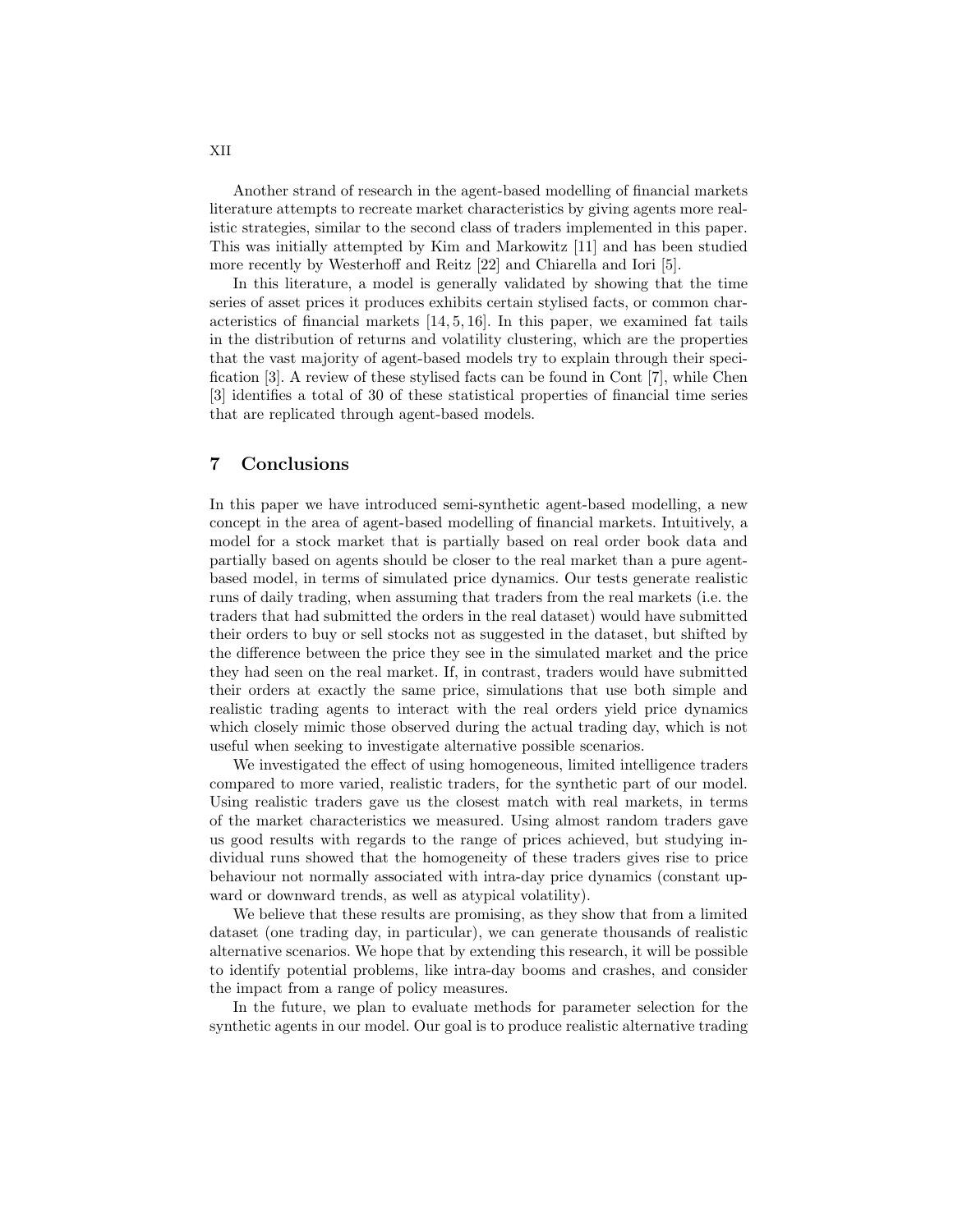scenarios, so our objectives will include matching particular moments in the simulated and real time series. The simulated method of moments has already been used for this purpose, but as we plan to evaluate multiple objectives, we believe multi-objective evolutionary algorithms, such as NSGA-II [9], would also be promising methods for parameter selection.

Future work will extend our results by using datasets with more companies and multiple trading days, in order to provide a more complete picture of the behaviour of our model. In particular, we are interested in studying the effect of the dynamics of the underlying trading day on the time series that results from the hybrid model.

#### References

- 1. Arthur, W.B., Holland, J.H., LeBaron, B.D., Palmer, R.G., Tayler, P.: Asset Pricing Under Endogenous Expectations in an Artificial Stock Market. SSRN eLibrary (1996)
- 2. Chakraborti, A., Muni Toke, I., Patriarca, M., Abergel, F.: Econophysics: Empirical facts and agent-based models. ArXiv e-prints (Sep 2009)
- 3. Chen, S.h., Chang, C.l., Du, Y.r.: Agent-based economic models and econometrics. The Knowledge Engineering Review pp. 1–46 (2009)
- 4. Chen, S.H., Yeh, C.H.: Evolving traders and the business school with genetic programming: A new architecture of the agent-based artificial stock market. Journal of Economic Dynamics and Control 25(3-4), 363–393 (Mar 2001)
- 5. Chiarella, C., Iori, G.: A simulation analysis of the microstructure of double auction markets. Quantitative Finance 2(5), 346–353 (2002)
- 6. Cohen, K.J., Maier, S.F., Schwartz, R.A., Whitcomb, D.K.: A simulation model of stock exchange trading. Simulation 41(5), 181–191 (1983)
- 7. Cont, R.: Empirical properties of asset returns: stylized facts and statistical issues. Quantitative Finance 1(2), 223–236 (2001)
- 8. Cristelli, M., Pietronero, L., Zaccaria, A.: Critical Overview of Agent-Based Models for Economics. ArXiv e-prints (Jan 2011)
- 9. Deb, K., Pratap, A., Agarwal, S., Meyarivan, T.: A fast elitist multi-objective genetic algorithm: Nsga-ii. IEEE Transactions on Evolutionary Computation 6, 182–197 (2000)
- 10. Engle, R.F.: A general approach to lagrange multiplier model diagnostics. Journal of Econometrics 20(1), 83–104 (Oct 1982)
- 11. Kim, G., Markowitz, H.: Investment Rules, Margin, And Market Volatility. Journal of Portfolio Management 16(1), 45–52 (1989)
- 12. Kirilenko, A.A., Kyle, A.P., Samadi, M., Tuzun, T.: The Flash Crash: The Impact of High Frequency Trading on an Electronic Market. Social Science Research Network Working Paper Series (Oct 2010), http://ssrn.com/abstract=1686004
- 13. LeBaron, B.: Agent-based computational finance: Suggested readings and early research. Journal of Economic Dynamics and Control 24(5-7), 679–702 (2000)
- 14. LeBaron, B., Arthur, W., Palmer, R.: Time series properties of an artificial stock market. Journal of Economic Dynamics and Control 23(9-10), 1487–1516 (1999)
- 15. Licalzi, M., Pellizzari, P.: Fundamentalists clashing over the book: a study of orderdriven stock markets. Quantitative Finance 3(6), 470–480 (2003)